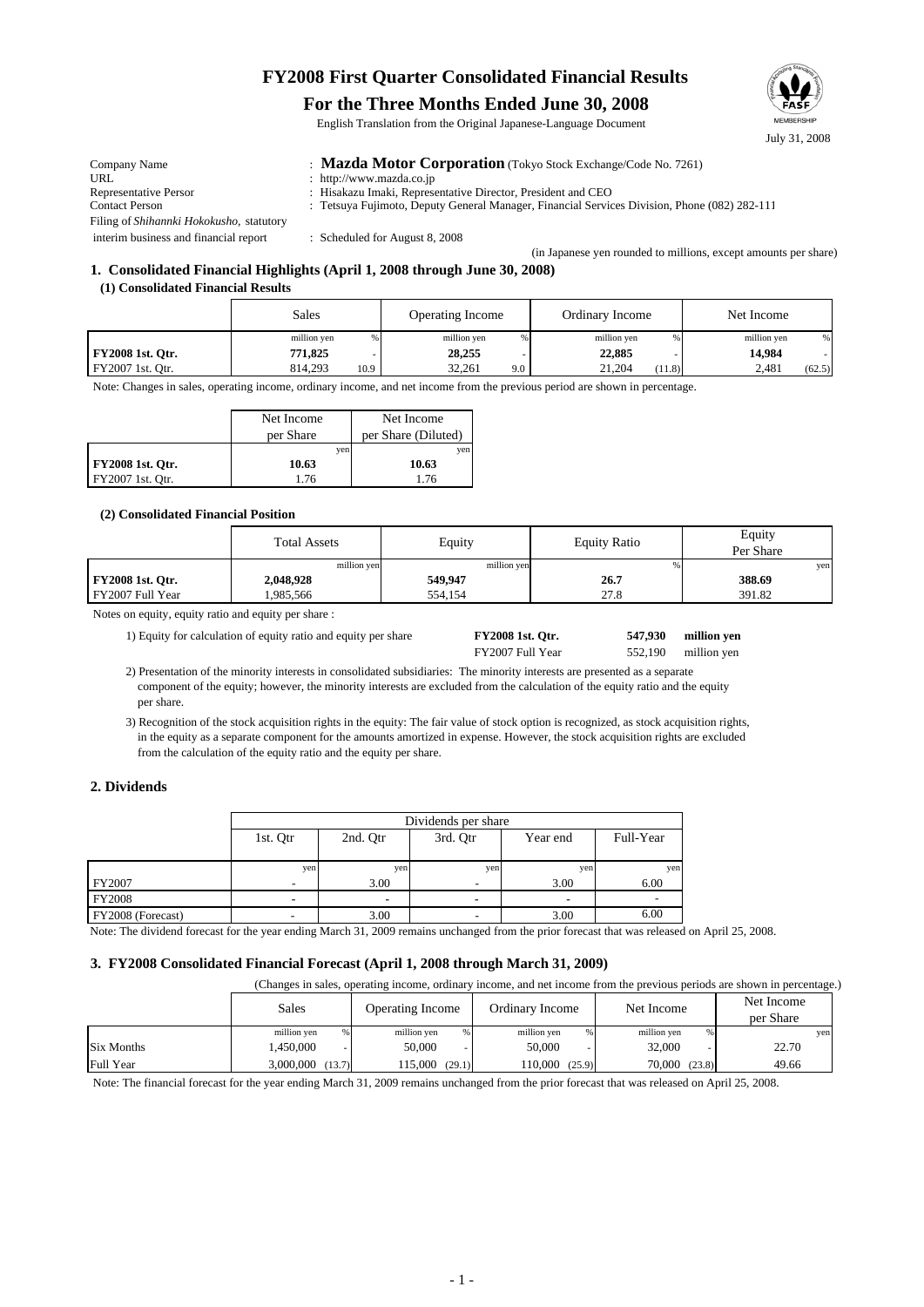#### **4. Other**

#### **(1) Significant Changes in Consolidation scope:** None

#### **(2) Adoption of Accounting Methods Simplified for / Unique to preparing Interim Consolidated Financial Statements:** Yes

Note: See 4. Other in "Qualitative Discussions on Financial Information and Summarized Consolidated Financial Statements

with Footnotes" on page 4 - 5.

#### **(3) Accounting Changes in preparing Interim Consolidated Financial Statements:**

 1) Adoption of new accounting standards Yes 2) Other Yes

 Note: See 4. Other in "Qualitative Discussions on Financial Information and Summarized Consolidated Financial Statemen with Footnotes" on page 4 - 5.

#### **(4) Common Stock**

| 1) Shares issued (including treasury stock)             | <b>FY2008 1st. Otr.</b><br>FY2007 Full Year | 1,418,509,399 shares<br>1,418,509,399 shares |
|---------------------------------------------------------|---------------------------------------------|----------------------------------------------|
| 2) Treasury shares                                      | <b>FY2008 1st. Otr.</b><br>FY2007 Full Year | <b>8,821,912</b> shares<br>9,205,707 shares  |
| 3) The average number of outstanding shares over period | <b>FY2008 1st. Otr.</b><br>FY2007 Full Year | 1,409,432,968 shares<br>1,407,418,757 shares |

#### **Cautionary Statements with Respect to Forward-Looking Statements**

The financial projection is the judgment of our management based on the information presently available. By nature, such financial projection is subject to uncertainty and a risk. Therefore, we advise against making an investment decision by solely relying on this projection. Variables that could affect the actual financial results include, but are not limited to, economic environments related to our business areas and fluctuations in yen-to-dollar and other exchange rates. Commencing in the fiscal year ending March 31, 2009 (and in any interim periods of the fiscal year), the Accounting Standards Board of Japan ("ASBJ") Statement No.12, *"Accounting Standard for Quarterly Financial Statements"*and the ASBJ Guidance No.14, "*Implementation Guidance for Accounting Standards for Quarterly Financial Statements"*were adopted. Also, interim financial statements are prepared in accordance with the "Regulation for Quarterly *Consolidated Financial Reporting*".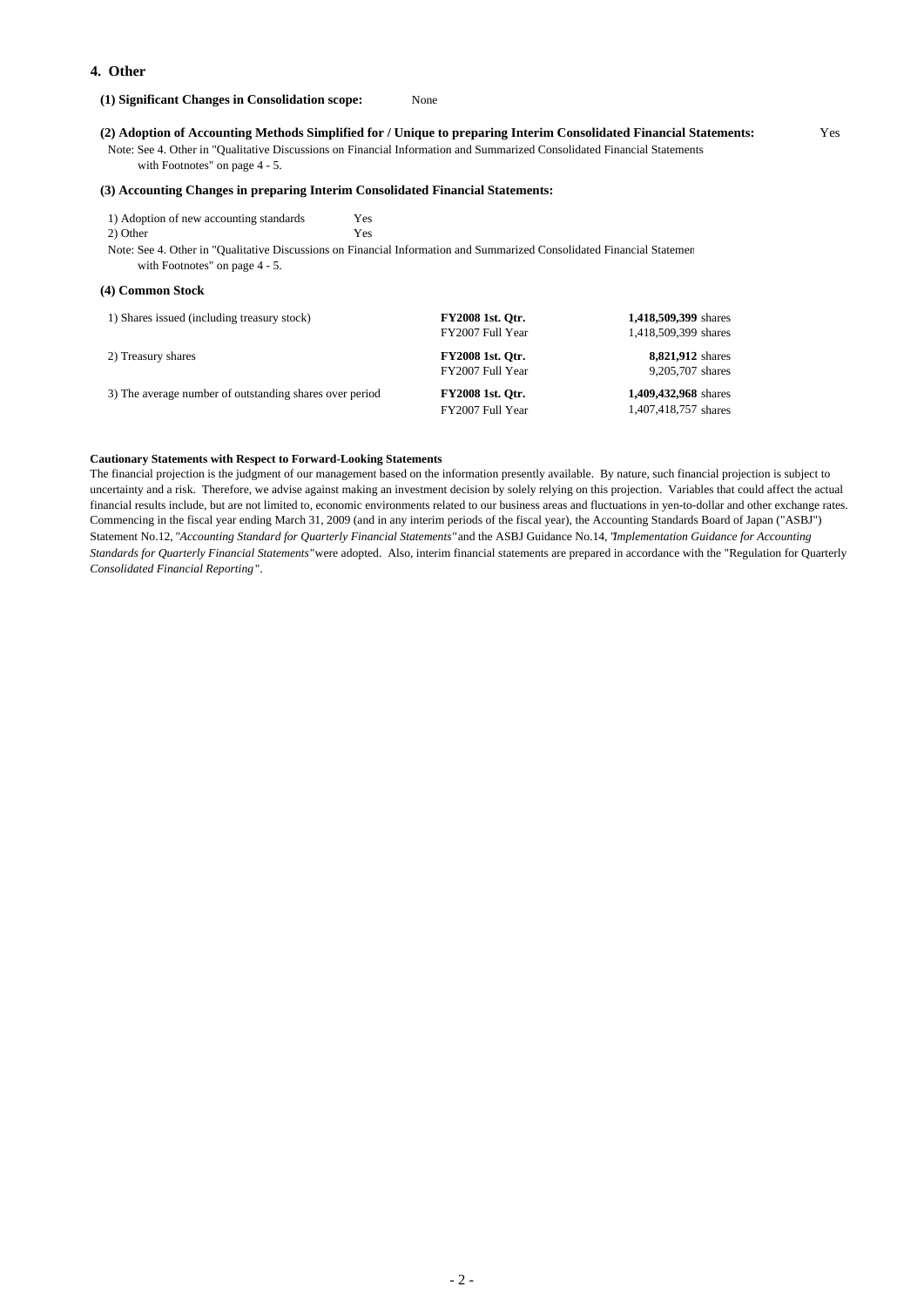# **Qualitative Discussions on Financial Information and Summarized Consolidated Financial Statements with Footnotes**

## **1. Consolidated Financial Results**

Year-to-year performance in retail volume by primary markets for the three months ended June 30, 2008 was as follows. In Japan, retail volume was down 4% year over year to 54,000 units. On the other hand, in North America, retail volume was almost flat year on year at 109,000 units. In Europe, retail volume increased to 93,000 units or up 20% mainly due to contribution of the sales of New Mazda2 (Demio in Japan) and CX-7. In China, retail volume increased by 101% from a year ago to 33,000 units. The positive impact of Mazda3 (Axela in Japan) was the main factor. In other areas, retail volume was up 9% to 69,000 units. As a result of these varying performances by market, the global retail volume was 358,000 units, up 11% from the same period of the prior fiscal year.

Consolidated sales decreased by ¥42.5 billion (down 5%) year on year to ¥771.8 billion. Positive impacts of increases in sales volume were more than offset by the negative impacts of yen's appreciation and changes in accounting standards. Consolidated operating income was ¥28.3 billion, a decrease of ¥ 4 billion (down 12%) year over year. Negative impacts of external factors such as stronger yen and price hikes of raw materials exceeded positive impacts of improvement in sales volume and mix. Operating ROS was 3.7%. The consolidated ordinary profit was up ¥1.7 billion (up 8%) to ¥22.9 billion due to improvement in equity method income and foreign exchange results. Consolidated net income was up ¥12.5 billion (up 504%) to ¥15.0 billion primarily due to the adoption of the accounting standards for quarterly financial statements.

Note: Commencing in the three months ended June 30, 2008, "*Accounting Standard for Quarterly Financial Statements*" was adopted. In the above year-over-year comparison, the financial results for the prior period are based on the financial information that was disclosed in FY2007 First Quarter Consolidated Financial Results released on July 31, 2007.

## **2. Consolidated Financial Position**

As of June 30, 2008, total assets amounted to ¥2,048.9 billion, ¥63.4 billion more than the end of last fiscal year. Also, total liabilities amounted to ¥1,499.0 billion, up ¥67.6 billion from the end of last fiscal year. These increases were due to the adoption of "*Practical Solution on Unification of Accounting Policies to Foreign Subsidiaries for Consolidated Financial Statements*".

Total equity decreased by ¥4.2 billion to ¥549.9 billion from the end of last fiscal year. Equity ratio was decreased by 1.1 percentage points from the end of previous fiscal year end to 26.7%.

## **3. Qualitative Discussions on Consolidated Financial Forecasts**

Forecasts for the six months ending September 30, 2008 and the year ending March 31, 2009 remain unchanged from the prior forecasts that were released on April 25, 2008.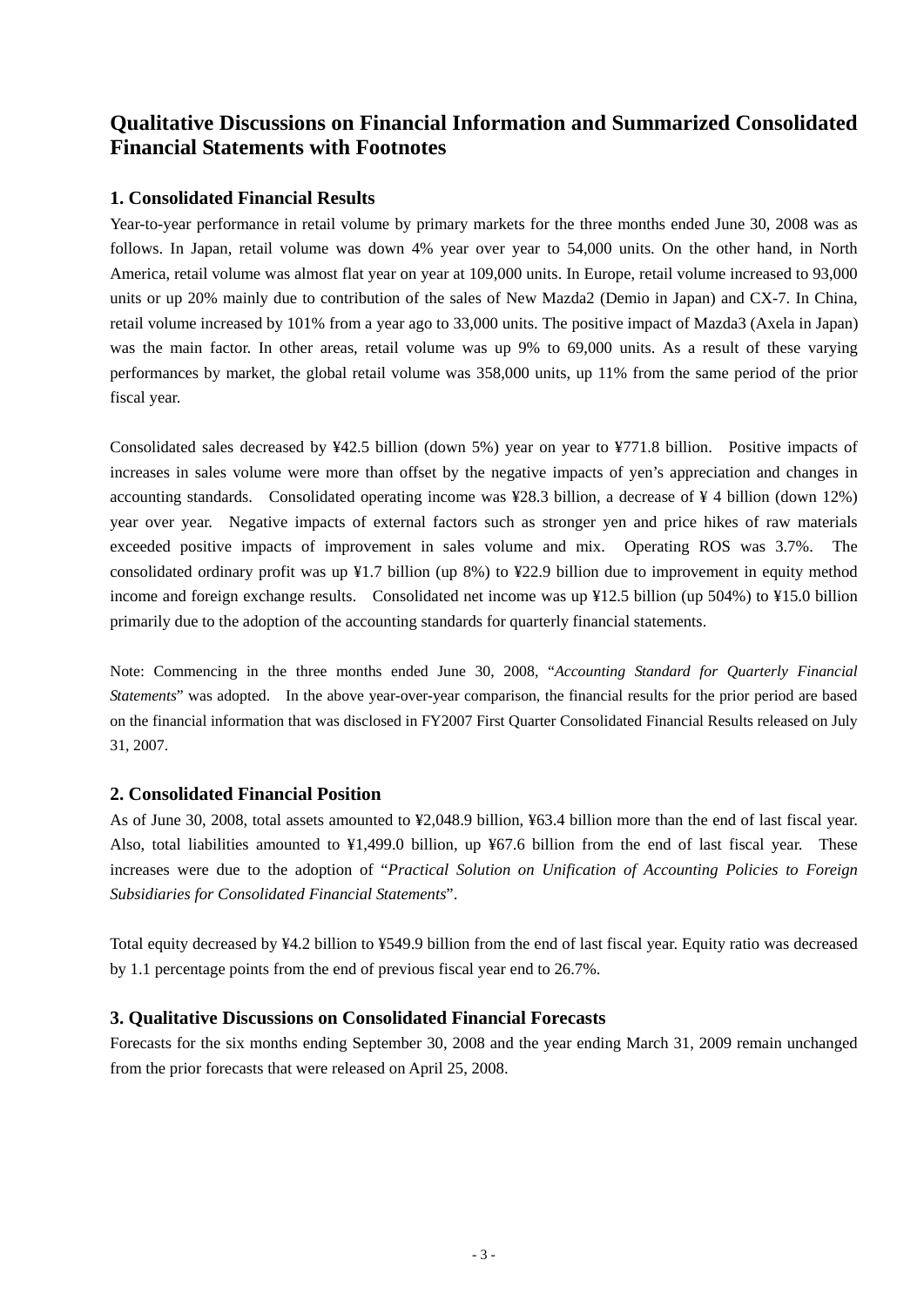## **4. Other**

**1) Significant changes in consolidation scope:** 

None

## **2) Adoption of accounting methods simplified / unique to preparing interim consolidated financial statements:**

- 1. Simplified accounting methods
	- Omission of physical inventory

 As of June 30, 2008, physical inventory was omitted. Instead, the balance of inventory as of June 30, 2008 was determined by a rational method to reasonably estimate it based on the information from physical inventory as of March 31, 2008.

2. Unique accounting methods

None

#### **3) Accounting changes in preparing interim consolidated financial statements:**

## **(Accounting Standard for Quarterly Financial Statements)**

Commencing in the year ending March 31, 2009 (and any interim periods in the year), Mazda Motor Corporation (the "Company") and its consolidated subsidiaries adopted the ASBJ Statement No.12 "*Accounting Standard for Quarterly Financial Statements"* and the ASBJ Guidance No.14 "*Implementation Guidance for Accounting Standards for Quarterly Financial Statements"*. Also, interim financial statements are prepared in accordance with "*Regulation for Quarterly Consolidated Financial Reporting*".

## **(Practical Solution on Unification of Accounting Policies Applied to Foreign Subsidiaries for Consolidated Financial Statements)**

Commencing in the three months ended June 30, 2008, the Company and its consolidated overseas subsidiaries adopted the Practical Issues Task Force ("PITF") No. 18, "*Practical Solution on Unification of Accounting Policies Applied to Foreign Subsidiaries for Consolidated Financial Statements",* issued by the ASBJ on May 17, 2006, and made necessary adjustments in preparing the consolidated financial statements. The effects of adopting this standard on operating income, ordinary income, and income before income taxes in the consolidated statement of income for the three months ended June 30, 2008 were immaterial.

Also, as a result of adopting the PITF No. 18, incentive expenses of overseas consolidated subsidiaries that were recognized in selling, general and administrative expenses in the prior periods are now recognized as a reduction to net sales. For the three months ended June 30, 2008, such incentive expenses amounted to ¥34,625 million, and the effects of this change on the consolidated statement of income for the three months ended June 30, 2008 were to decrease net sales, gross profit on sales, and selling, general and administrative expenses by the amount.

## **(Accounting Standards for Measurement of Inventories)**

Commencing in the three months ended June 30, 2008, the Company and its consolidated domestic subsidiaries adopted the ASBJ Statement No.9 "*Accounting Standards for Measurement of Inventories*" issued by the ASBJ on July 5, 2006 and for inventory valuation changed from cost method based mainly on average method to lower of cost or market method.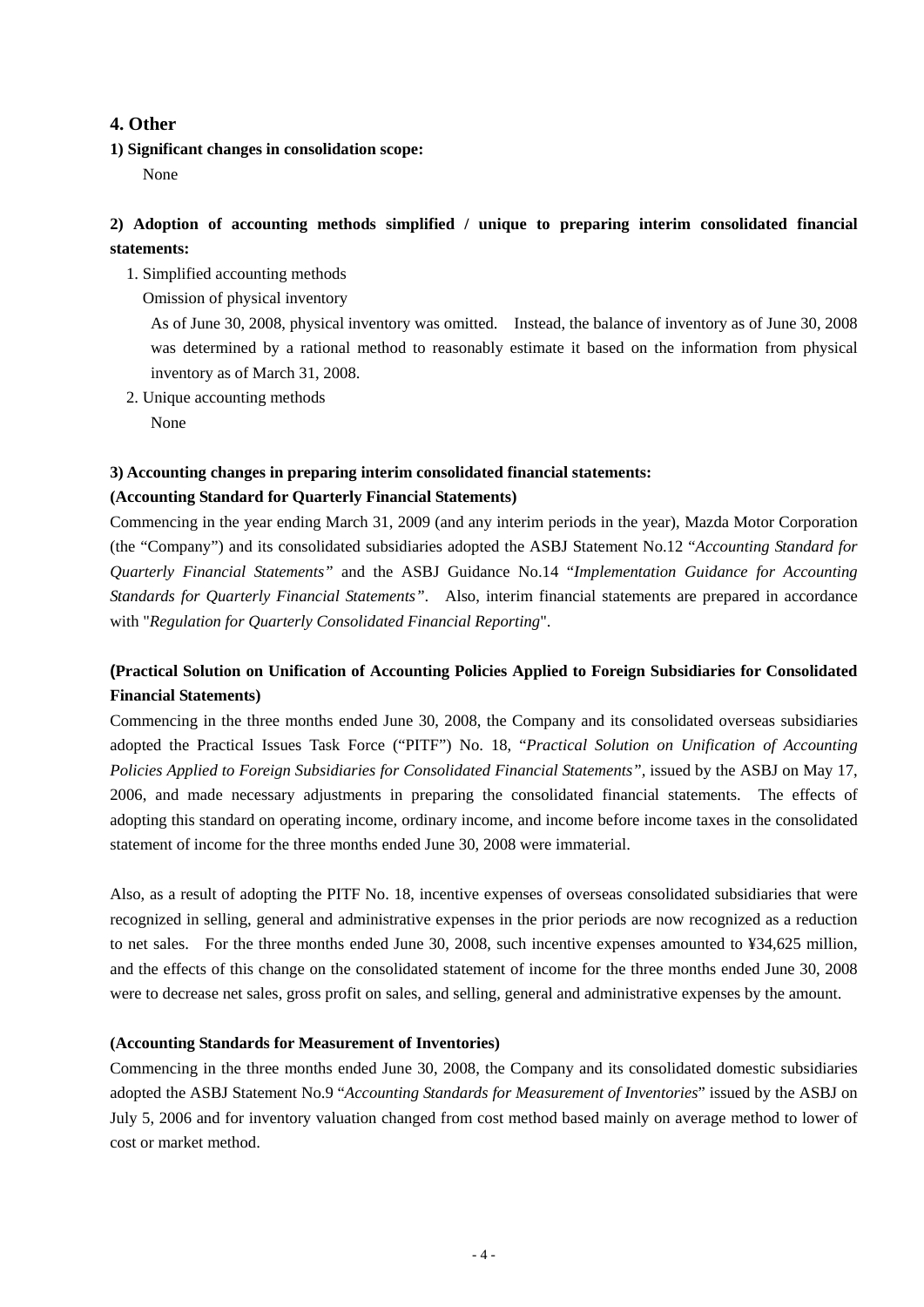The effects of adopting the new standard on gross profit, operating income, ordinary income and income before income taxes in the consolidated statement of income for the three months ended June 30, 2008 were immaterial.

## **(Change in Accounting for Materials Sold to and Purchased Back from Suppliers after Fabrication)**

Through the year ended March 31, 2008, in the consolidated statement of income, the Company accounted for materials sold to suppliers for the purpose of purchasing back from them after fabrication in such a manner that the transactions were recognized in both net sales and cost of sales. Commencing in the three months ended June 30, 2008, however, the Company changed accounting for these transactions to exclude the amounts from both net sales and cost of sales. Under the previous accounting, the Company was emphasizing the contractual condition that the ownership title to the materials transfers through the transactions. However, the Company now emphasizes the substance of the transactions that the materials are purchased back after fabrication.

The effects of this accounting change on the consolidated statement of income for the three months ended June 30, 2008 were to decrease both net sales and cost of sales by ¥43,833 million with no effects on operating income, ordinary income, and income before income taxes.

Also, the effects of this accounting change on segment information are discussed in the applicable section of the notes to the consolidated financial statements.

## **Additional Information:**

## **(Change in Useful Lives of Fixed Assets)**

On April 30, 2008, the Japanese Income Tax Law was revised to implement certain changes to useful lives of fixed assets. As a result, commencing in the three months ended June 30, 2008, the Company and its consolidated domestic subsidiaries changed the useful lives of fixed assets in calculating their depreciation expenses in accordance with the revised Japanese Income Tax Law.

The effects of this change on the consolidated statement of income for the three months ended June 30, 2008 were to decrease operating income by ¥571 million and to decrease ordinary income and income before income taxes by ¥574 million.

The effects of this change on the segment information are discussed in the applicable section of the notes to the consolidated financial statements.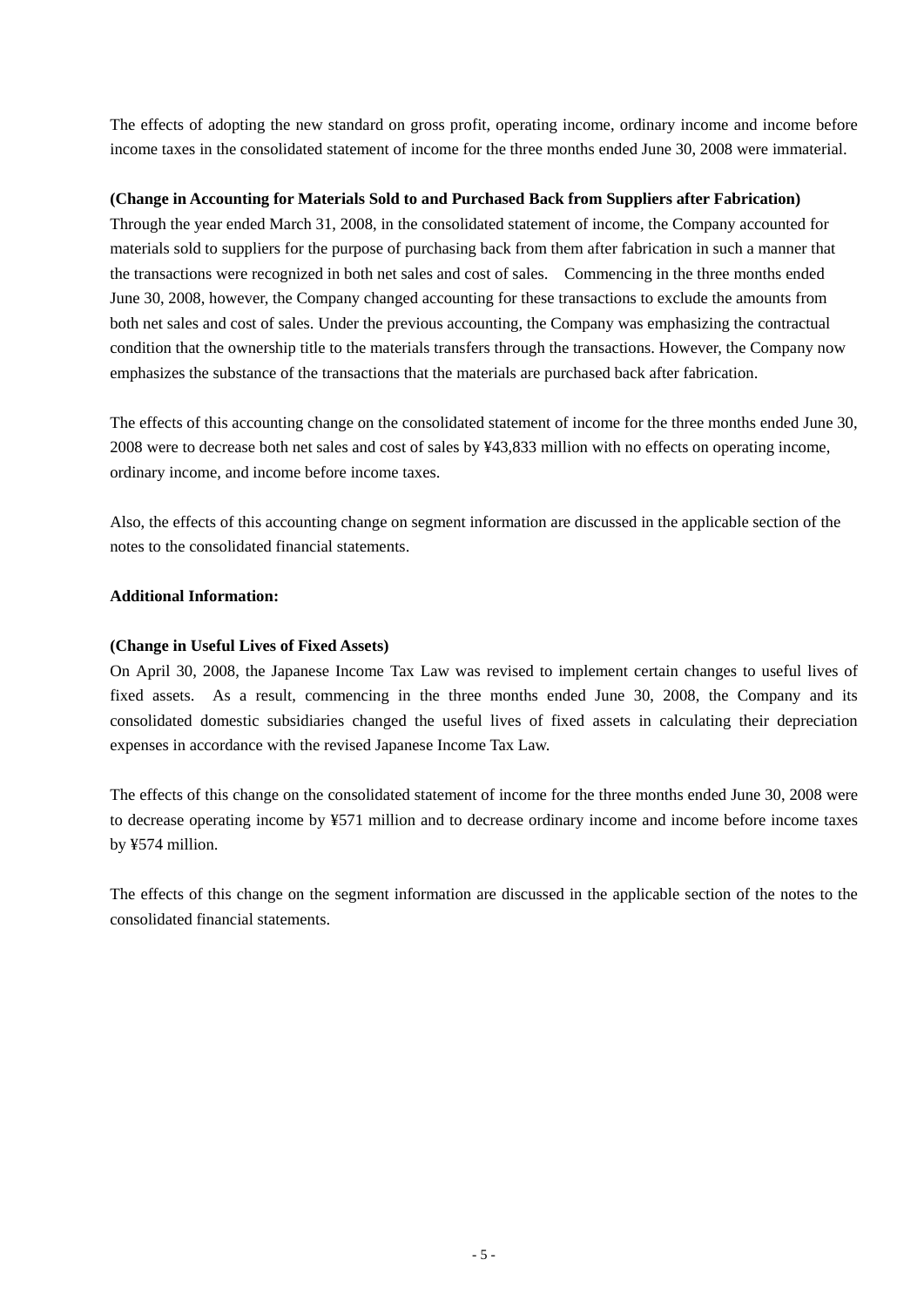## **5. Consolidated Financial Statements**

#### **(1) Consolidated Balance Sheet**

 **June 30, 2008 and March 31, 2008**

|                                          | (Millions of Yen)      |                  |  |
|------------------------------------------|------------------------|------------------|--|
|                                          | <b>FY2008</b>          | FY2007           |  |
|                                          | 1st. Quarter           | <b>Full Year</b> |  |
|                                          | June 30, 2008<br>As of | March 31, 2008   |  |
| <b>ASSETS</b>                            |                        |                  |  |
| <b>Current Assets:</b>                   |                        |                  |  |
| Cash and time deposits                   | 111,783                | 120,961          |  |
| Trade notes and accounts receivable      | 214,003                | 201,259          |  |
| Securities                               | 105,007                | 103,003          |  |
| Merchandises and finished products       | 249,046                | 241,552          |  |
| Work-in-process                          | 36,804                 | 33,309           |  |
| Raw materials and supplies               | 15,271                 | 12,855           |  |
| Other                                    | 208,383                | 184,392          |  |
| Allowance for doubtful receivables       | (1,996)                | (2,019)          |  |
| Total current assets                     | 938,301                | 895,312          |  |
| <b>Fixed Assets:</b>                     |                        |                  |  |
| Tangible fixed assets:                   |                        |                  |  |
| Buildings and structures (net)           | 155,550                | 155,056          |  |
| Machinery and vehicles (net)             | 216,416                | 215,657          |  |
| Land                                     | 443,779                | 442,237          |  |
| Leased assets (net)                      | 62,597                 | 35,285           |  |
| Other (net)                              | 49,645                 | 50,133           |  |
| Total tangible fixed assets              | 927,987                | 898,368          |  |
| Intangible fixed assets                  | 32,713                 | 33,951           |  |
| Investments and other fixed assets:      |                        |                  |  |
| Investment securities                    | 83,982                 | 92,658           |  |
| Other                                    | 70,887                 | 70,214           |  |
| Allowance for doubtful receivables       | (4, 334)               | (4,329)          |  |
| Investment valuation allowance           | (608)                  | (608)            |  |
| Total investments and other fixed assets | 149,927                | 157,935          |  |
| Total fixed assets                       | 1,110,627              | 1,090,254        |  |
|                                          |                        |                  |  |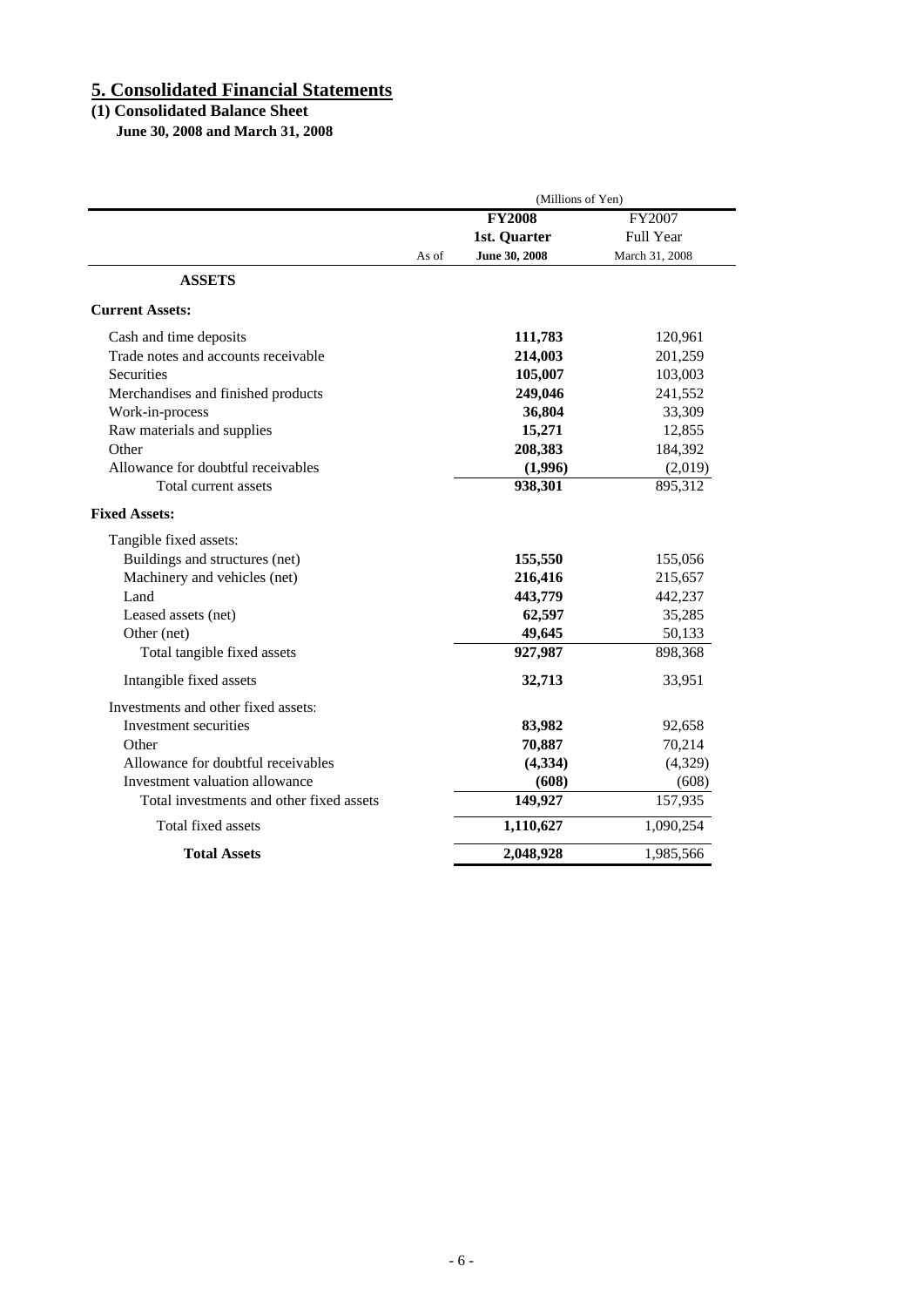|                                                                       | (Millions of Yen) |                |  |
|-----------------------------------------------------------------------|-------------------|----------------|--|
|                                                                       | <b>FY2008</b>     | FY2007         |  |
|                                                                       | 1st. Quarter      | Full Year      |  |
| As of                                                                 | June 30, 2008     | March 31, 2008 |  |
| <b>LIABILITIES</b>                                                    |                   |                |  |
| <b>Current Liabilities:</b>                                           |                   |                |  |
| Trade notes and accounts payable                                      | 325,195           | 336,731        |  |
| Short-term loans payable                                              | 108,436           | 69,851         |  |
| Long-term loans payable due within one year                           | 31,460            | 32,935         |  |
| Bonds due within one year                                             | 20,000            | 20,000         |  |
| Lease obligations                                                     | 18,750            | 13,089         |  |
| Income tax payable                                                    | 13,519            | 22,321         |  |
| Accrued expenses                                                      | 205,709           | 203,540        |  |
| Reserve for warranty expenses                                         | 55,076            | 51,535         |  |
| Other                                                                 | 101,741           | 94,933         |  |
| Total current liabilities                                             | 879,886           | 844,935        |  |
| <b>Fixed Liabilities:</b>                                             |                   |                |  |
| <b>B</b> onds                                                         | 95,000            | 85,000         |  |
| Long-term loans payable                                               | 263,882           | 261,599        |  |
| Lease obligations                                                     | 43,574            | 22,505         |  |
| Deferred tax liability related to land revaluation                    | 93,738            | 93,740         |  |
| Employees' and executive officers' severance and retirement benefits  | 99,246            | 99,844         |  |
| Other reserve                                                         | 602               | 631            |  |
| Other                                                                 | 23,053            | 23,158         |  |
| Total fixed liabilities                                               | 619,095           | 586,477        |  |
| <b>Total Liabilities</b>                                              | 1,498,981         | 1,431,412      |  |
|                                                                       |                   |                |  |
| <b>EQUITY</b><br><b>Paid-in Capital and Retained Earnings:</b>        |                   |                |  |
|                                                                       |                   |                |  |
| Common stock                                                          | 150,068           | 150,068        |  |
| Capital surplus                                                       | 133,772           | 133,838        |  |
| Retained earnings                                                     | 176,535           | 167,332        |  |
| Treasury stock                                                        | (4,359)           | (4,549)        |  |
| Total paid-in capital and retained earnings                           | 456,016           | 446,689        |  |
| <b>Valuation and Translation Adjustments:</b>                         |                   |                |  |
| Net unrealized gain on available-for-sale securities                  | 689               | 545            |  |
| Net (loss)/gain on derivative instruments                             | (4,920)           | 4,158          |  |
| Land revaluation                                                      | 136,045           | 136,048        |  |
| Foreign currency translation adjustments                              | (39,760)          | (34,090)       |  |
| Pension adjustments recognized by an overseas consolidated subsidiary | (140)             | (1,160)        |  |
| Total valuation and translation adjustments                           | 91,914            | 105,501        |  |
| <b>Stock Acquisition Rights</b>                                       | 245               | 209            |  |
| <b>Minority Interests in Consolidated Subsidiaries</b>                | 1,772             | 1,755          |  |
| <b>Total Equity</b>                                                   | 549,947           | 554,154        |  |
| <b>Total Liabilities and Equity</b>                                   | 2,048,928         | 1,985,566      |  |
|                                                                       |                   |                |  |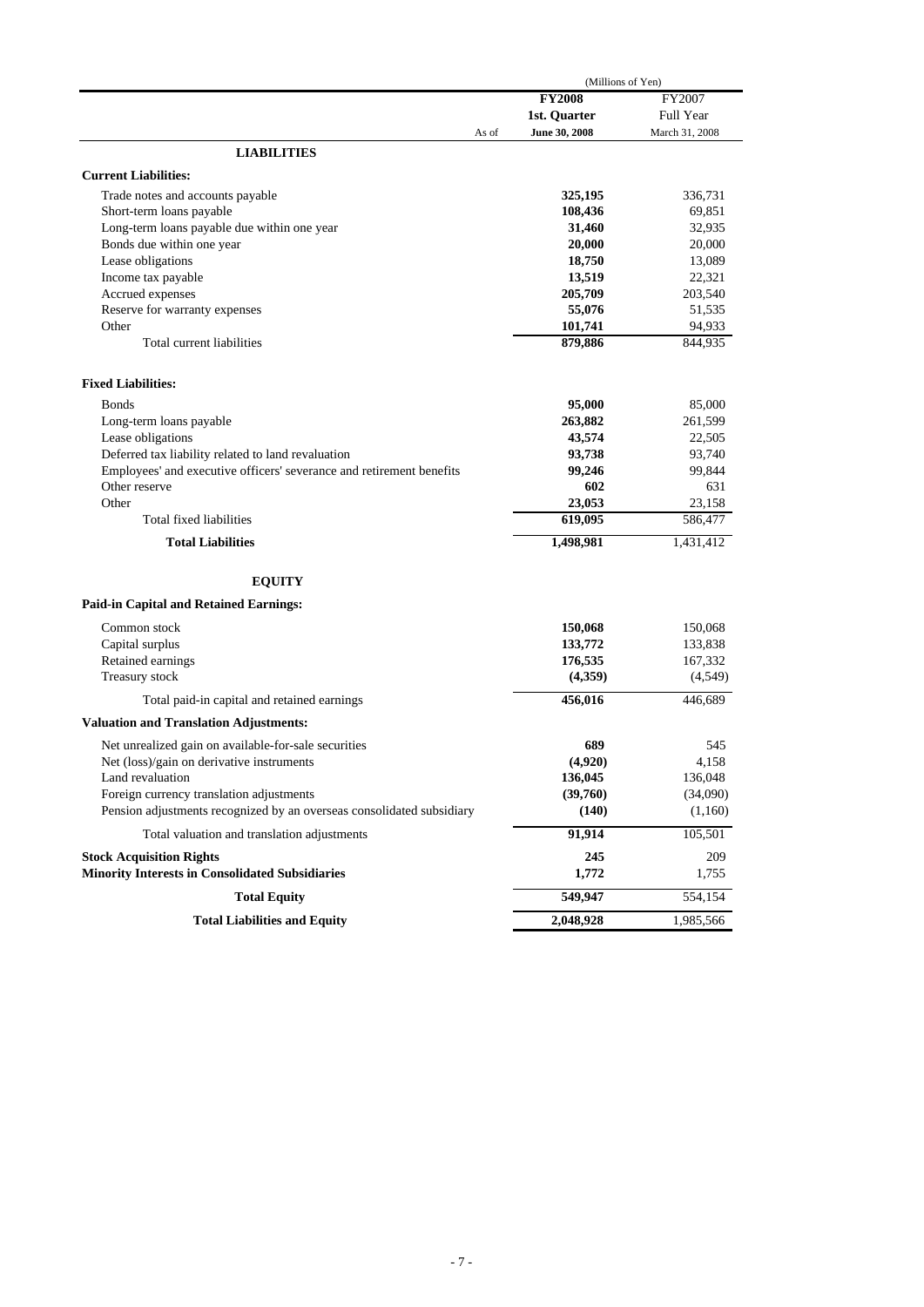# **(2) Consolidated Statement of Income**

# **For the three months ended June 30, 2008**

|                                                                    | (Millions of Yen)          |
|--------------------------------------------------------------------|----------------------------|
|                                                                    | <b>FY2008</b>              |
|                                                                    | <b>Three Months</b>        |
|                                                                    | <b>Ended June 30, 2008</b> |
| Net sales                                                          | 771,825                    |
| Costs of sales                                                     | 581,956                    |
| Gross profit on sales                                              | 189,869                    |
| Selling, general and administrative expenses                       | 161,614                    |
| <b>Operating income</b>                                            | 28,255                     |
| Non-operating income                                               |                            |
| Interest income                                                    | 1,064                      |
| Equity in net income of unconsolidated subsidiaries and affiliates | 3,439                      |
| Other                                                              | 1,294                      |
| Total                                                              | 5,797                      |
| Non-operating expenses                                             |                            |
| Interest expense                                                   | 3,723                      |
| Foreign exchange loss                                              | 4,904                      |
| Other                                                              | 2,540                      |
| Total                                                              | 11,167                     |
| <b>Ordinary income</b>                                             | 22,885                     |
| Extraordinary profits                                              |                            |
| Profit on sale of tangible fixed assets                            | 109                        |
| Compensation for the exercise of eminent domain                    | 178                        |
| Total                                                              | 287                        |
| <b>Extraordinary losses</b>                                        |                            |
| Loss on retirement and sale of tangible fixed assets               | 321                        |
| Loss on impairment of fixed assets                                 | 236                        |
| Total                                                              | 557                        |
| Income before income taxes                                         | 22,615                     |
| Income taxes                                                       |                            |
| Current                                                            | 8,638                      |
| Deferred                                                           | (1,052)                    |
| Total                                                              | 7,586                      |
| Minority interests of consolidated subsidiaries                    | 45                         |
| Net income                                                         | 14,984                     |
|                                                                    |                            |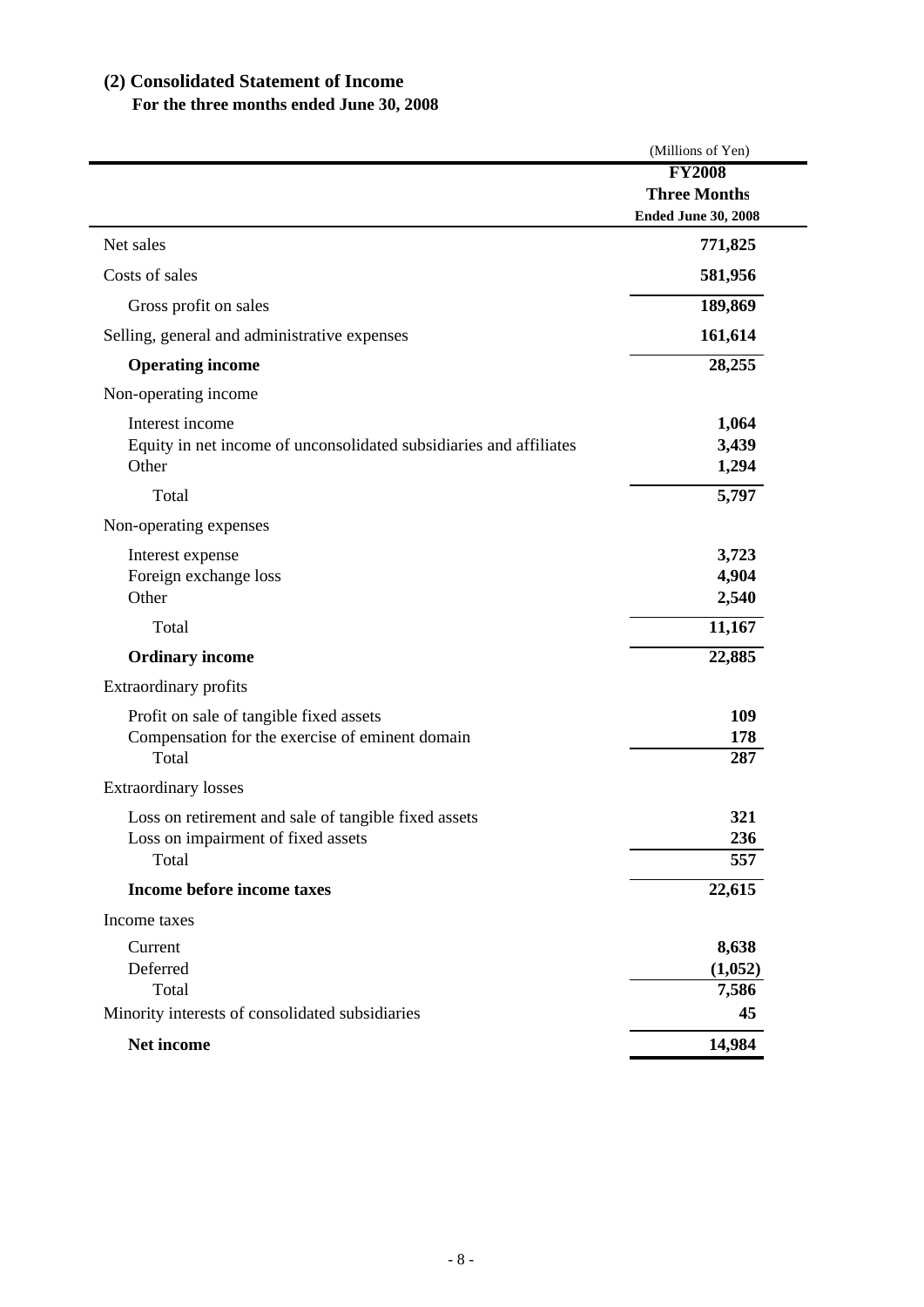Commencing in the year ending March 31, 2009 (and any interim periods in the year), the ASBJ Statement No.12, "*Accounting Standard for Quarterly Financial Statements"* , and the ASBJ Guidance No.14, "*Implementation Guidance for Accounting Standards for Quarterly Financial statements"* , were adopted. Also, interim financial statements are prepared in accordance with "*Regulation for Quarterly Consolidated Financial Reporting* ".

#### **(3) Going Concern**

None

## **(4) Segment Information**

#### **1. Information by Industry Segment**

Mazda Motor Corporation and its consolidated subsidiaries are primarily engaged in the manufacture and sale of passenger and commercial vehicles. Net sales, operating income (loss) and assets related to this industry have exceeded 90% of the respective consolidated amounts. Accordingly, information by industry segment is not shown.

#### **2. Information by Geographic Areas**

|                            |         |         |         | (Millions of Yen) |           |             |                           |
|----------------------------|---------|---------|---------|-------------------|-----------|-------------|---------------------------|
| <b>FY2008 Three Months</b> |         | North   |         | Other             |           | Elimination |                           |
| (Ended June 30, 2008)      | Japan   | America | Europe  | areas             | Total     |             | or corporate Consolidated |
| Net sales:                 |         |         |         |                   |           |             |                           |
| <b>Outside Customers</b>   | 271.288 | 216,485 | 205,869 | 78.183            | 771.825   | ۰           | 771,825                   |
| Inter-area                 | 363,222 | 788     | 2.330   | 414               | 366,754   | (366, 754)  | ۰                         |
| Total                      | 634.510 | 217,273 | 208,199 | 78.597            | 1,138,579 | (366, 754)  | 771,825                   |
| Operating income           | 13.817  | 6.566   | 4.034   | 5,227             | 29,644    | (1,389)     | 28,255                    |

Notes:

1. Method of segmentation and principal countries or regions belonging to each segment

- a) Method: Segmentation by geographic adjacency
- b) Principal countries or regions belonging to each segment

| North America: | U.S.A. and Canada           |
|----------------|-----------------------------|
| Europe:        | Belgium, Russia and Germany |
| Other areas:   | Australia and Colombia      |

- 2.As discussed earlier in the "other" section of Qualitative Discussions on Financial Information and Summarized Consolidated Financial Statements with Footnotes, commencing in the three months ended June 30, 2008, the Company changed accounting for materials sold to and purchased back from suppliers after fabrication. The effects of this change on Japan segment for the three months ended June 30, 2008 were to decrease net sales by ¥43,833 million; however, since operating expense (cost of sales) decreased by the same amount, operating income was not affected.
- 3.As discussed earlier in the Additional Information section, commencing in the three months ended June 30, 2008, the Company and its consolidated domestic subsidiaries changed the useful lives of fixed assets in calculating their depreciation expenses in accordance with the revised Japanese Income Tax Law. The effects of this change on Japan segment for the three months ended June 30, 2008 were to decrease operating income by ¥571 million.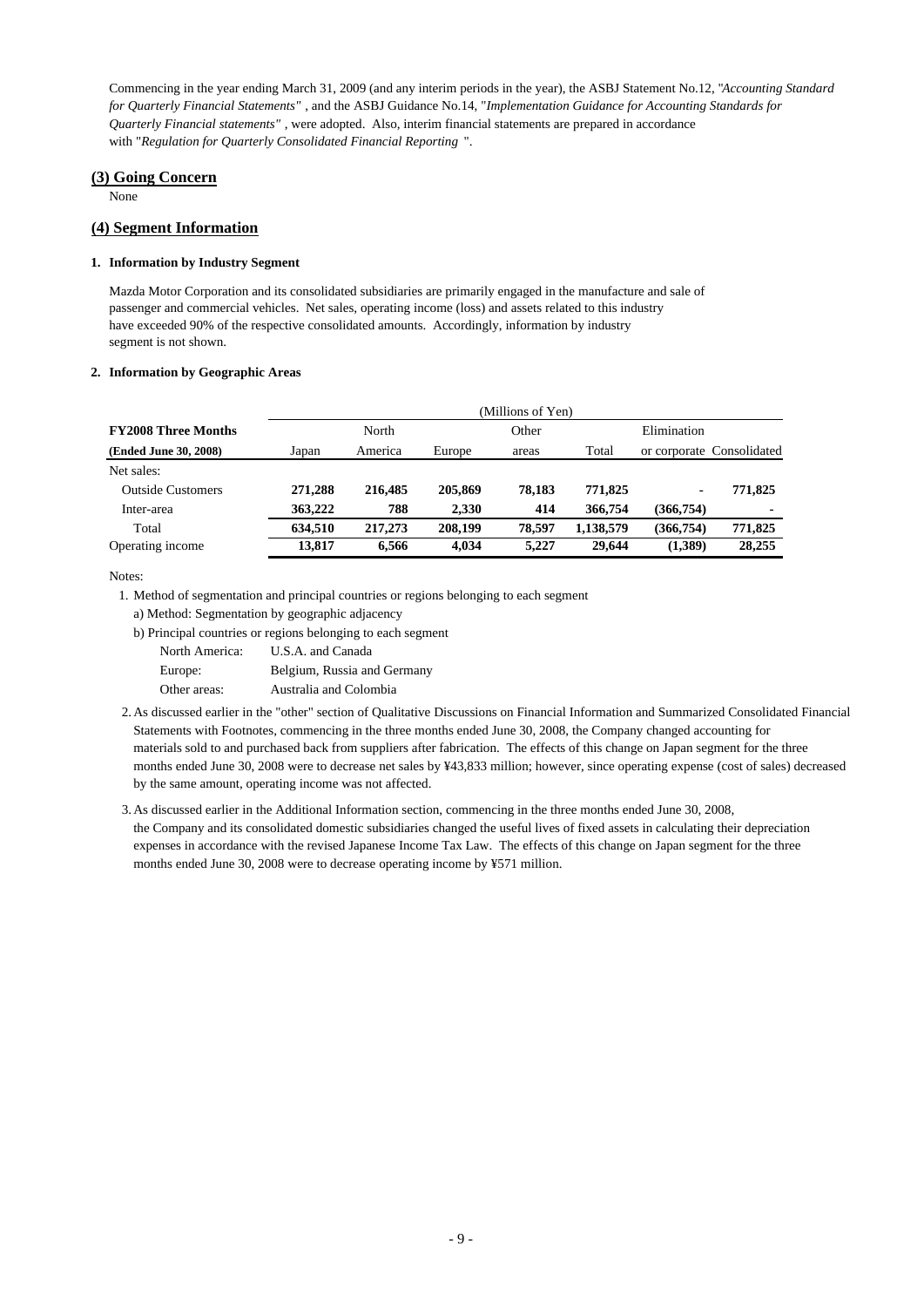## **3. Overseas Sales**

| <b>FY2008 Three Months</b>      | (Millions of Yen) |               |               |               |  |  |  |
|---------------------------------|-------------------|---------------|---------------|---------------|--|--|--|
| (Ended June 30, 2008)           | North America     | Europe        | Other areas   | Total         |  |  |  |
| Overseas sales                  | 224,344           | 210,339       | 179,796       | 614,479       |  |  |  |
| Consolidated sales              |                   | ۰             |               | 771,825       |  |  |  |
| Percentage of overseas sales to | $\frac{0}{0}$     | $\frac{6}{9}$ | $\frac{0}{0}$ | $\frac{0}{0}$ |  |  |  |
| consolidated sales              | 29.1              | 27.3          | 23.3          | 79.7          |  |  |  |

Notes:

1) Overseas sales include exports by the Domestic Companies as well as sales (other than exports to Japan) by overseas consolidated subsidiaries.

2) Method of segmentation and principal countries or regions belonging to each segment

a) Method: Segmentation by geographic adjacency

b) Principal countries or regions belonging to each segment

| North America: | U.S.A. and Canada             |
|----------------|-------------------------------|
| Europe:        | Russia, Germany and UK        |
| Other areas:   | Australia, China and Colombia |

# **(5) Significant Changes in the Amount of Equity**

None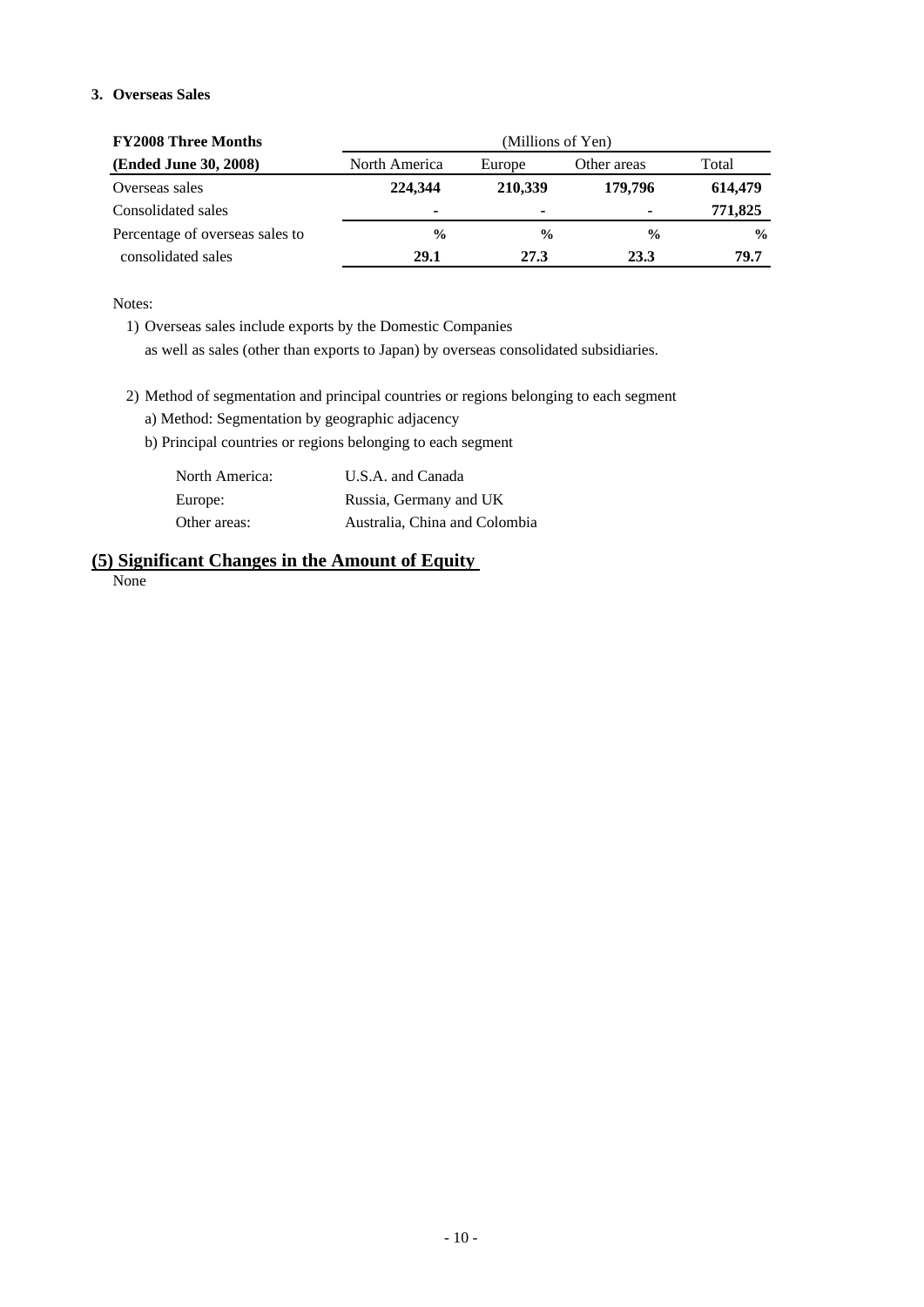## **(Reference) Financial Information on Prior Period for Year-to-Year Comparison Purposes**

## **(1) Consolidated Statement of Income**

 **For the three months ended June 30, 2007 with comparative figures for the three months ended June 30, 2008** 

|                                                           |                |                                         | (Millions of Yen)                              |                                |            |
|-----------------------------------------------------------|----------------|-----------------------------------------|------------------------------------------------|--------------------------------|------------|
| For the three months ended                                |                | FY2007<br>Three Months<br>June 30, 2007 | <b>FY2008</b><br>Three Months<br>June 30, 2008 | Increase/ (Decrease)<br>Amount | Percentage |
| Net sales                                                 | $\mathbf{1}$   | 814,293                                 | 771,825                                        | (42, 468)                      | (5.2)      |
| Costs of sales                                            | $\overline{2}$ | 582,147                                 | 581,956                                        | (191)                          | (0.0)      |
| Gross profit on sales                                     | 3              | 232,146                                 | 189,869                                        | (42, 277)                      | (18.2)     |
|                                                           |                |                                         |                                                |                                |            |
| Selling, general and administrative expenses              | $\overline{4}$ | 199,885                                 | 161,614                                        | (38,271)                       | (19.1)     |
| <b>Operating income</b>                                   | 5              | 32,261                                  | 28,255                                         | (4,006)                        | (12.4)     |
| Non-operating income                                      |                |                                         |                                                |                                |            |
| Interest income<br>Equity in net income of unconsolidated | 6              | 779                                     | 1,064                                          | 285                            | 36.6       |
| subsidiaries and affiliates                               | $\tau$         | 648                                     | 3,439                                          | 2,791                          | 430.7      |
| Other                                                     | 8              | 1,352                                   | 1,294                                          | (58)                           | (4.3)      |
| Total                                                     | 9              | 2,779                                   | 5,797                                          | 3,018                          | 108.6      |
| Non-operating expenses                                    |                |                                         |                                                |                                |            |
| Interest expense                                          | 10             | 4,502                                   | 3,723                                          | (779)                          | (17.3)     |
| Foreign exchange loss                                     | 11             | 7,894                                   | 4,904                                          | (2,990)                        | (37.9)     |
| Other                                                     | 12             | 1,440                                   | 2,540                                          | 1,100                          | 76.4       |
| Total                                                     | 13             | 13,836                                  | 11,167                                         | (2,669)                        | (19.3)     |
| <b>Ordinary</b> income                                    | 14             | 21,204                                  | 22,885                                         | 1,681                          | 7.9        |
| Extraordinary profits                                     |                |                                         |                                                |                                |            |
| Profit on sale of tangible fixed assets                   | 15             | 55                                      | 109                                            | 54                             | 98.2       |
| Profit on sale of investment securities                   | 16             | 25                                      |                                                | (25)                           |            |
| Compensation for the exercise of eminent domain           | 17             |                                         | 178                                            | 178                            |            |
| Total                                                     | 18             | 80                                      | 287                                            | $\overline{207}$               | 258.8      |
| <b>Extraordinary losses</b>                               |                |                                         |                                                |                                |            |
| Loss on retirement and sale of tangible fixed assets      | 19             | 704                                     | 321                                            | (383)                          | (54.4)     |
| Loss on impairment of fixed assets                        | 20             | 32                                      | 236                                            | 204                            | 637.5      |
| Adoption of revised accounting standard for leases        | 21             | 1,129                                   |                                                | (1, 129)                       |            |
| Other                                                     | 22             | 3                                       |                                                | (3)                            |            |
| Total                                                     | 23             | 1,868                                   | 557                                            | (1,311)                        | (70.2)     |
| Income before income taxes                                | 24             | 19,416                                  | 22,615                                         | 3,199                          | 16.5       |
| Income taxes                                              |                |                                         |                                                |                                |            |
| Current                                                   | 25             | 15,090                                  | 8,638                                          | (6, 452)                       | (42.8)     |
| Deferred                                                  | 26             | 828                                     | (1,052)                                        | (1,880)                        | (227.1)    |
| Minority interests of consolidated subsidiaries           | 27             | 1,017                                   | 45                                             | (972)                          | (95.6)     |
| <b>Net income</b>                                         | 28             | 2,481                                   | 14,984                                         | 12,503                         | 504.0      |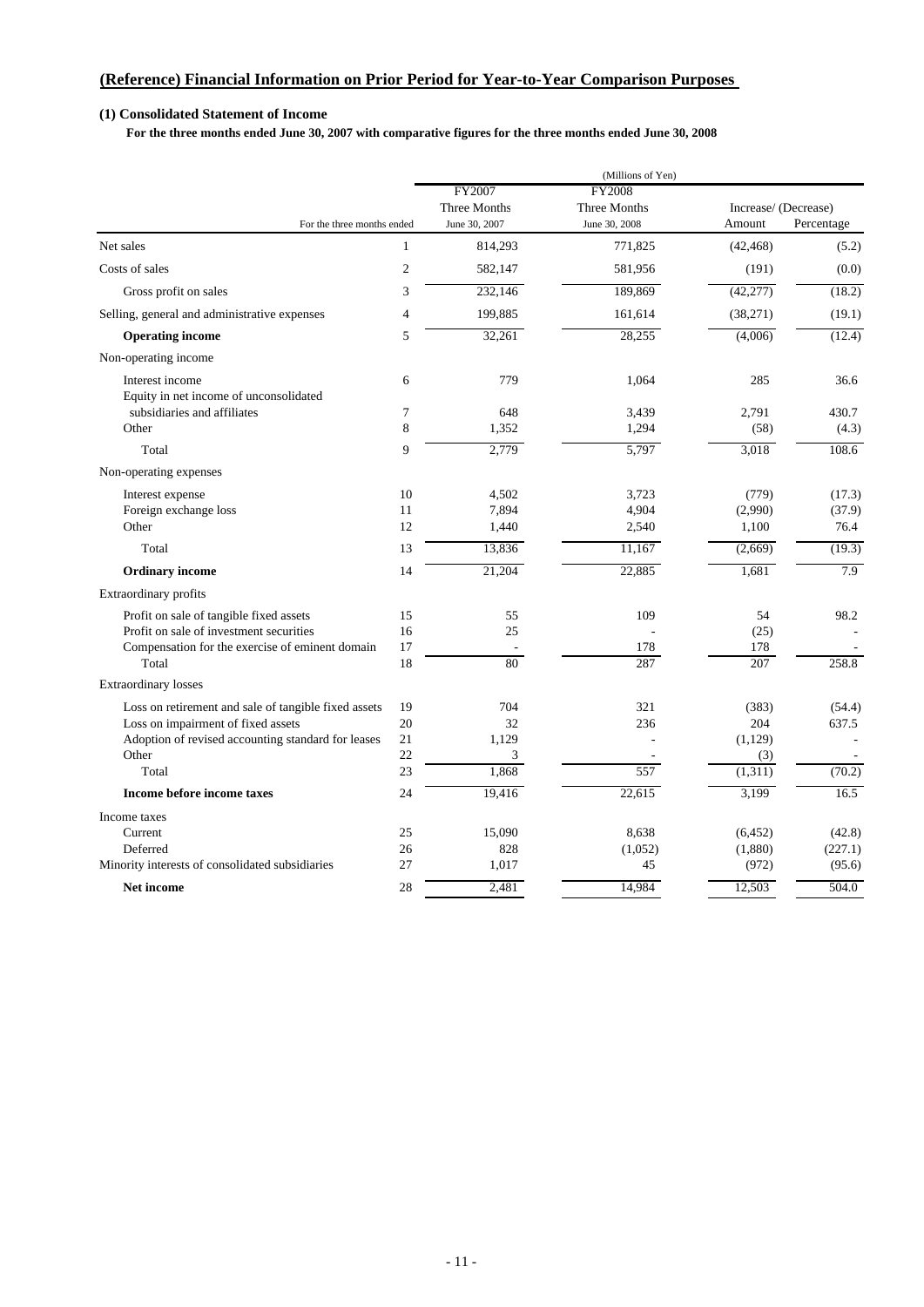## **(2) Segment Information**

#### **1. Information by Industry Segment**

Mazda Motor Corporation and its consolidated subsidiaries are primarily engaged in the manufacture and sale of passenger and commercial vehicles. Net sales, operating income (loss) and assets related to this industry have exceeded 90% of the respective consolidated amounts. Accordingly, information by industry segment is not shown.

#### **2. Information by Geographic Areas**

|                          | (Millions of Yen) |         |         |                |           |                           |         |
|--------------------------|-------------------|---------|---------|----------------|-----------|---------------------------|---------|
| FY2007 Three Months      |                   | North   |         | Other          |           | Elimination               |         |
| (Ended June 30, 2007)    | Japan             | America | Europe  | Total<br>areas |           | or corporate Consolidated |         |
| Net sales:               |                   |         |         |                |           |                           |         |
| <b>Outside Customers</b> | 288,716           | 251.403 | 194.429 | 79.745         | 814.293   | ۰                         | 814.293 |
| Inter-area               | 312.791           | 994     | 5.209   | 355            | 319.349   | (319, 349)                |         |
| Total                    | 601.507           | 252,397 | 199.638 | 80,100         | 1,133,642 | (319, 349)                | 814,293 |
| Operating income         | 23.628            | 5.933   | 4.319   | 3,533          | 37.413    | (5, 152)                  | 32.261  |

Note:

Method of segmentation and principal countries or regions belonging to each segment

a) Method: Segmentation by geographic adjacency

b) Principal countries or regions belonging to each segment

| North America: | U.S.A. and Canada       |
|----------------|-------------------------|
| Europe:        | Germany, Belgium and UK |
| Other areas:   | Australia and Colombia  |

#### **3. Overseas Sales**

| FY2007 Three Months             | (Millions of Yen)        |                          |             |         |  |  |  |
|---------------------------------|--------------------------|--------------------------|-------------|---------|--|--|--|
| (Ended June 30, 2007)           | North America            | Europe                   | Other areas | Total   |  |  |  |
| Overseas sales                  | 261,819                  | 198.232                  | 157,080     | 617,131 |  |  |  |
| Consolidated sales              | $\overline{\phantom{0}}$ | $\overline{\phantom{0}}$ |             | 814.293 |  |  |  |
| Percentage of overseas sales to | %                        | $\%$                     | $\%$        | $\%$    |  |  |  |
| consolidated sales              | 32.2                     | 24.3                     | 19.3        | 75.8    |  |  |  |

Notes:

1) Overseas sales include exports by the Domestic Companies

as well as sales (other than exports to Japan) by overseas consolidated subsidiaries.

2) Method of segmentation and principal countries or regions belonging to each segment

a) Method: Segmentation by geographic adjacency

b) Principal countries or regions belonging to each segment

| North America: | U.S.A. and Canada             |
|----------------|-------------------------------|
| Europe:        | Germany, UK and Russia        |
| Other areas:   | Australia, China and Colombia |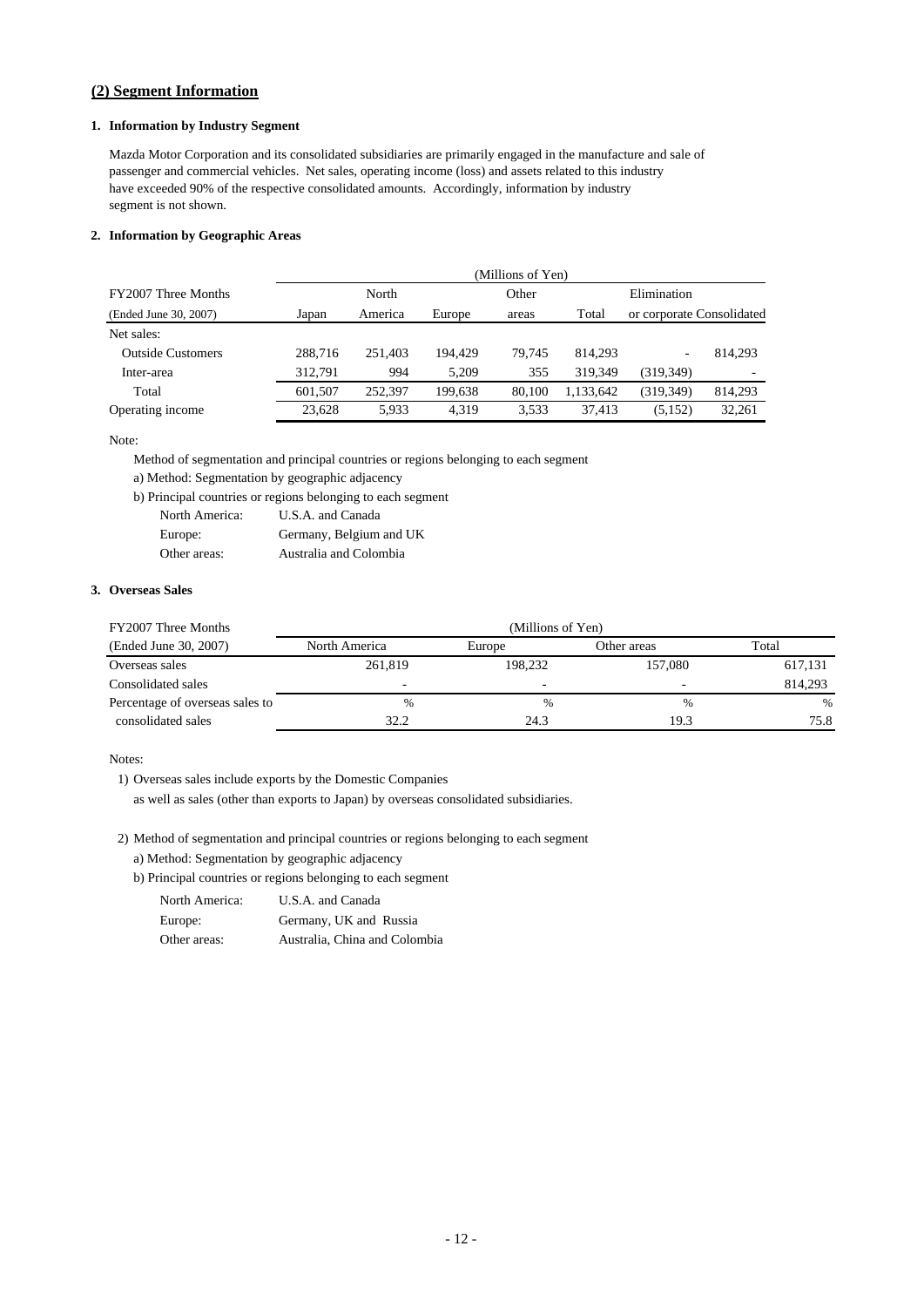## **(3) Production and Sales Information**

#### **1. Production Volume**

| Type |                | FY2007 Three Months   | FY2008 Three Months   | Increase/  |  |  |
|------|----------------|-----------------------|-----------------------|------------|--|--|
|      |                | (Ended June 30, 2007) | (Ended June 30, 2008) | (Decrease) |  |  |
|      |                | units                 | units                 | units      |  |  |
|      | Passenger cars | 217,287               | 263,133               | 45,846     |  |  |
|      |                |                       |                       |            |  |  |
|      | Trucks         | 10,249                | 9,400                 | (849)      |  |  |
|      |                |                       |                       |            |  |  |
|      | Vehicles Total | 227,536               | 272,533               | 44,997     |  |  |

Note: Production volume figures do not include those Mazda-brand vehicles produced by the following

joint venture assembly plants with Ford (that are accounted for by the equity method):

|                                   | FY2007         | <b>FY2008</b> | Increase/     |  |
|-----------------------------------|----------------|---------------|---------------|--|
|                                   | Three Months   | Three Months  | (Decrease)    |  |
| AutoAlliance International, Inc.  | $21.514$ units | 22,962 units  | $1.448$ units |  |
| AutoAlliance (Thailand) Co., Ltd. | 13.641         | 14.742        | 101.          |  |

#### **2. Sales Volume and Revenue**

|                            |                      | FY2007 Three Months   |         | FY2008 Three Months   | Increase/<br>(Decrease)  |             |  |
|----------------------------|----------------------|-----------------------|---------|-----------------------|--------------------------|-------------|--|
| Type                       |                      | (Ended June 30, 2007) |         | (Ended June 30, 2008) |                          |             |  |
|                            | Volume<br>Revenue    |                       | Volume  | Revenue               | Volume                   | Revenue     |  |
|                            | million yen<br>units |                       | units   | million yen           | units                    | million yen |  |
| Vehicles                   | 280,216              | 598,177               | 317,753 | 594.250               | 37,537                   | (3,927)     |  |
| Knockdown Parts (Overseas) |                      | 29,122                |         | 27,905                |                          | (1,217)     |  |
| Parts                      | ٠                    | 68,370                | ۰       | 72,222                | $\overline{\phantom{a}}$ | 3,852       |  |
| Other                      | ٠                    | 118.624               | ۰       | 77.448                | $\overline{\phantom{a}}$ | (41, 176)   |  |
| Total                      |                      | 814.293               |         | 771.825               |                          | (42, 468)   |  |

## Sales Volume by Market

| Type           | FY2007 Three Months   | FY2008 Three Months   | Increase/  |  |
|----------------|-----------------------|-----------------------|------------|--|
|                | (Ended June 30, 2007) | (Ended June 30, 2008) | (Decrease) |  |
| units          |                       | units                 | units      |  |
| Japan          | 57,545                | 56,030                | (1,515)    |  |
| North America  | 97,172                |                       | 4,844      |  |
| Europe         | 67,724                | 83,192                | 15,468     |  |
| Other          | 57,775                | 76,515                | 18,740     |  |
| Overseas Total | 222,671               | 261,723               | 39,052     |  |
| Total          | 280,216               | 317,753               | 37,537     |  |